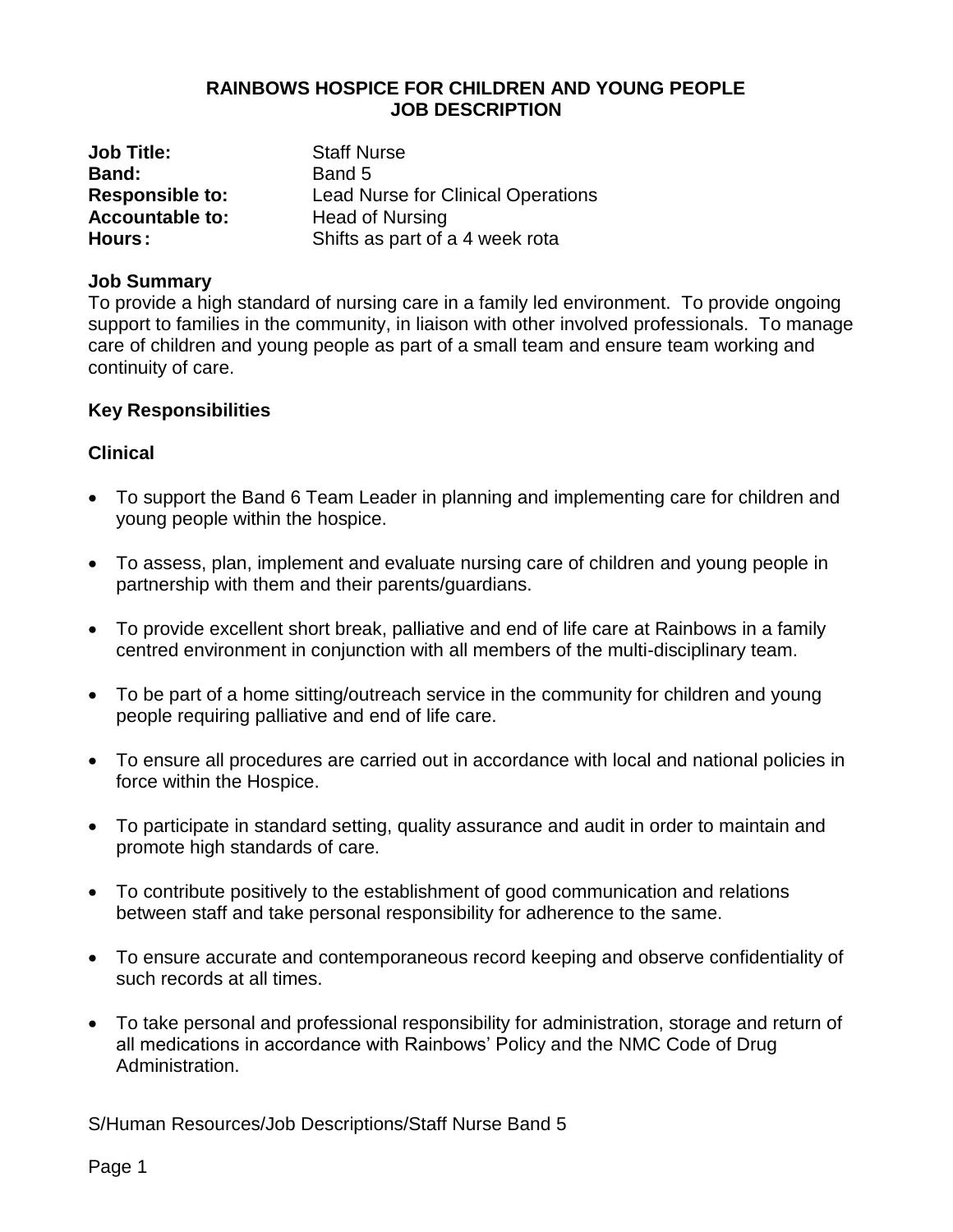- To involve children, young people and their families whenever possible in care planning and delivery.
- To participate in Hospice Open Days and Remembrance Days where appropriate.
- To support siblings during sibling events and whilst resident in the Hospice

## **Management**

- To support the Shift Co-ordinator in his/her role.
- To take on the role of shift co-ordinator on selected shifts when necessary.
- To provide support and guidance to Care Team Members.
- To manage care of children and young people, establishing their patterns of care and communicating changes to other relevant health care professionals outside the Hospice.
- To work a rotational "on call" system with other nursing staff to cover shifts as required.
- To assisting the Shift Co-ordinator in the maintenance of discipline amongst staff.
- To ensure peers, colleagues and junior staff are acting, at all times, in accordance with their Codes of Conduct.

# **Education**

- To value and utilise skills of other team members, being aware of personal/professional strengths and weaknesses, sharing and learning new skills willingly.
- To attend all training sessions and staff meetings as required.
- To attend study days and conferences as agreed with Lead Nurse for Clinical Operations, and feeding back reports to all team members.
- To provide clinical teaching to members of staff and students.
- To act as a mentor to new staff and students, teaching and assessing in accordance with documented policies of Hospice and Universities involved.

# **Professional**

- To at all times comply with the NMC Code of Conduct for Nurses and midwives.
- To ensure Revalidation is carried out in a timely manner with your line manager.

S/Human Resources/Job Descriptions/Staff Nurse Band 5

Page 2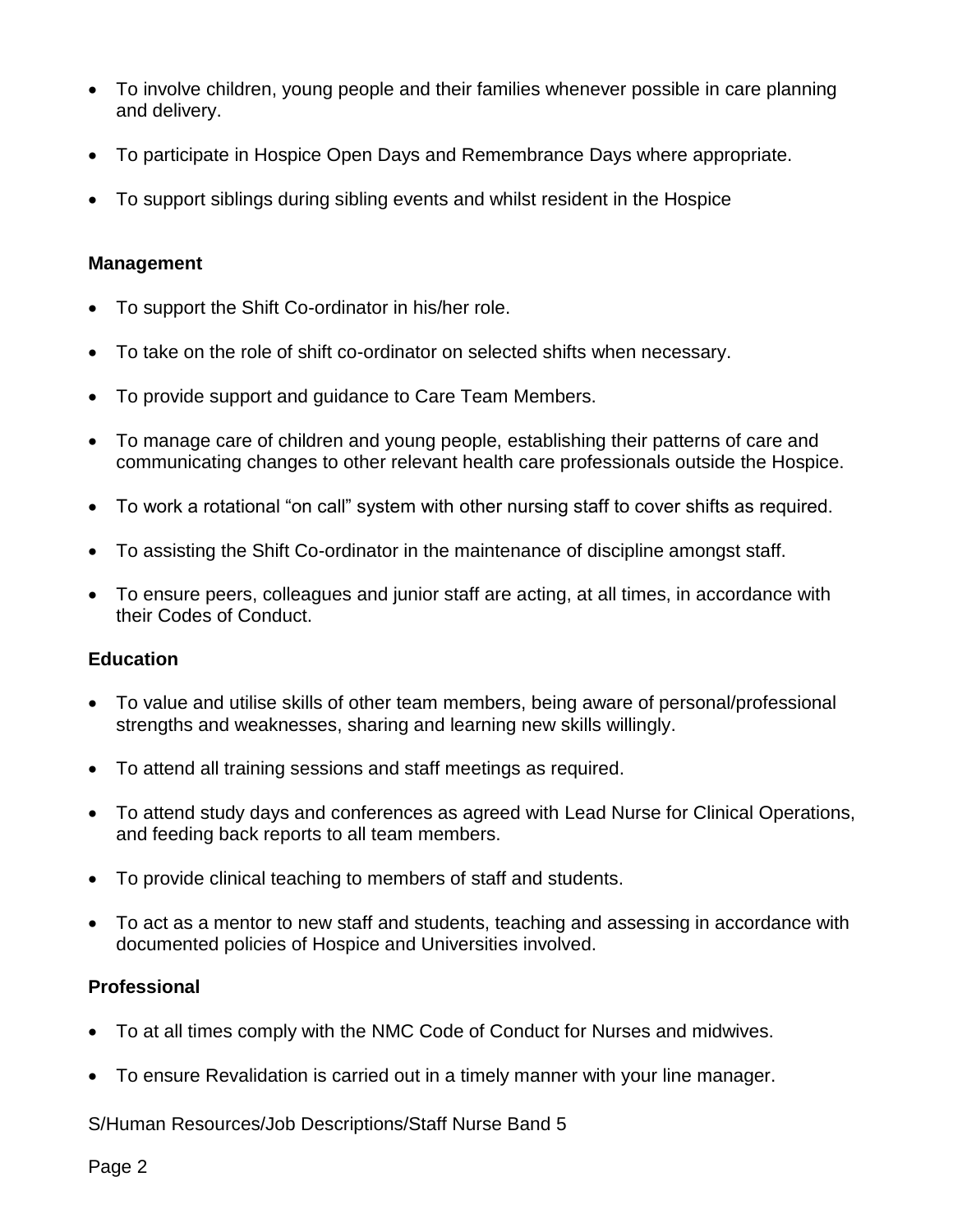- To maintain standard of conduct/physical appearance, in line with Hospice Dress Code, in order to retain public confidence.
- To promote and maintain good team work and take personal responsibility to contribute to the team's healthy functioning.
- To adopt positive and reflective approach to personal and professional development, participating constructively in annual IPR process and actioning objectives.
- To maintain confidentiality of children, young people and families at all times, and respect confidentiality of all aspects of Hospice and staff affairs.
- To maintain professional development by keeping up-to-date with current research and developments within the field of palliative care and record such development.

## **Training and Development**

- To attend staff development programmes, training courses, conferences and study days as deemed necessary.
- To attend compulsory staff meetings.
- To maintain own professional portfolio and keeping updated with developments and evidence-based practice within given field of expertise.
- To undertake specific training for specialist pieces of equipment and remain updated in same.
- To take responsibility for attendance at mandatory training sessions as deemed necessary by the organisation

#### . **Data Compliance and Confidentiality**

- In line with national legislation, and Rainbows policies, must process all personal data fairly and lawfully, for the specific purpose(s) it was obtained and not disclosed in any way incompatible with such purpose(s) or to any unauthorised persons or organisations, unless a lawful exemption applies
- To comply with all Rainbows policies and procedures on Data Protection, Confidentiality and Information Security.

## **Behaviours and Values**

• To promote, uphold and demonstrate the Rainbows values of WE CARE

S/Human Resources/Job Descriptions/Staff Nurse Band 5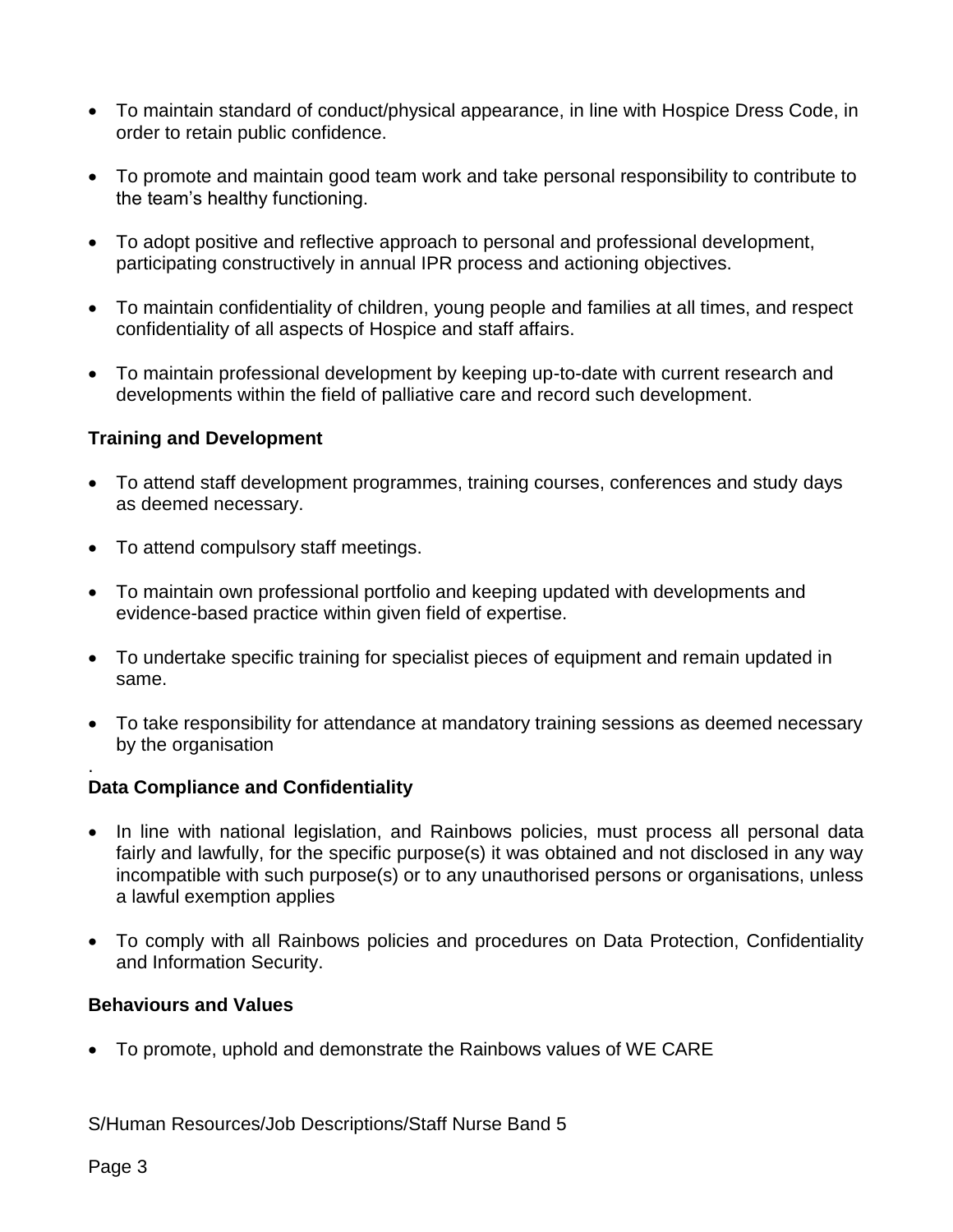- To work actively and positively as part of the wider hospice team, demonstrating a desire and ability to build relationships with colleagues across all teams
- To be able to manage time and projects effectively and efficiently and respond to shifting priorities and workloads with ease.
- To be proactive in seeking out support and finding new ways to encourage supporters to participate in our activities.
- To act always in a professional manner, respecting the needs of colleagues and coworkers, working collaboratively to ensure a harmonious work environment and following our code of conduct at all times.

## **Safeguarding Children and Vulnerable Adults**

- To comply with Hospice and Leicester City LSCB Policy, Procedures and Practice
- To follow hospice policy regarding the management of safeguarding concerns.
- To access mandatory safeguarding training and demonstrate competence at the required level.

## **Equality, Diversity and Rights**

Rainbows Hospice for Children and Young People is committed to improving the quality of its services to all people, irrespective of race/ethnicity, disability, gender, religion or belief, age or sexual orientation. Our objective is to deliver high quality services that are accessible, responsive, and appropriate to meet the diverse needs of different groups and individuals. As such, we will continue to take action to ensure that staff and volunteers employed by Rainbows Hospice are culturally aware and treat every person with dignity, respect and fairness, in a way that is sensitively responsive to differences and similarities. Unlawful discrimination and other forms of exclusion have no place within Rainbows Hospice.

## **Responsibilities;**

- To support equality, diversity and rights of all including children, young people and their families, staff and volunteers.
- To actively promote the consultation of children/young people and families and their involvement and participation in decision making.
- To work to the Hospice Equality and Diversity Policy.

## **Health and Safety**

- To carry out duties placed on employees by the Health and Safety at Work Act 1974.
- S/Human Resources/Job Descriptions/Staff Nurse Band 5 • To comply with Health and Safety Policy.